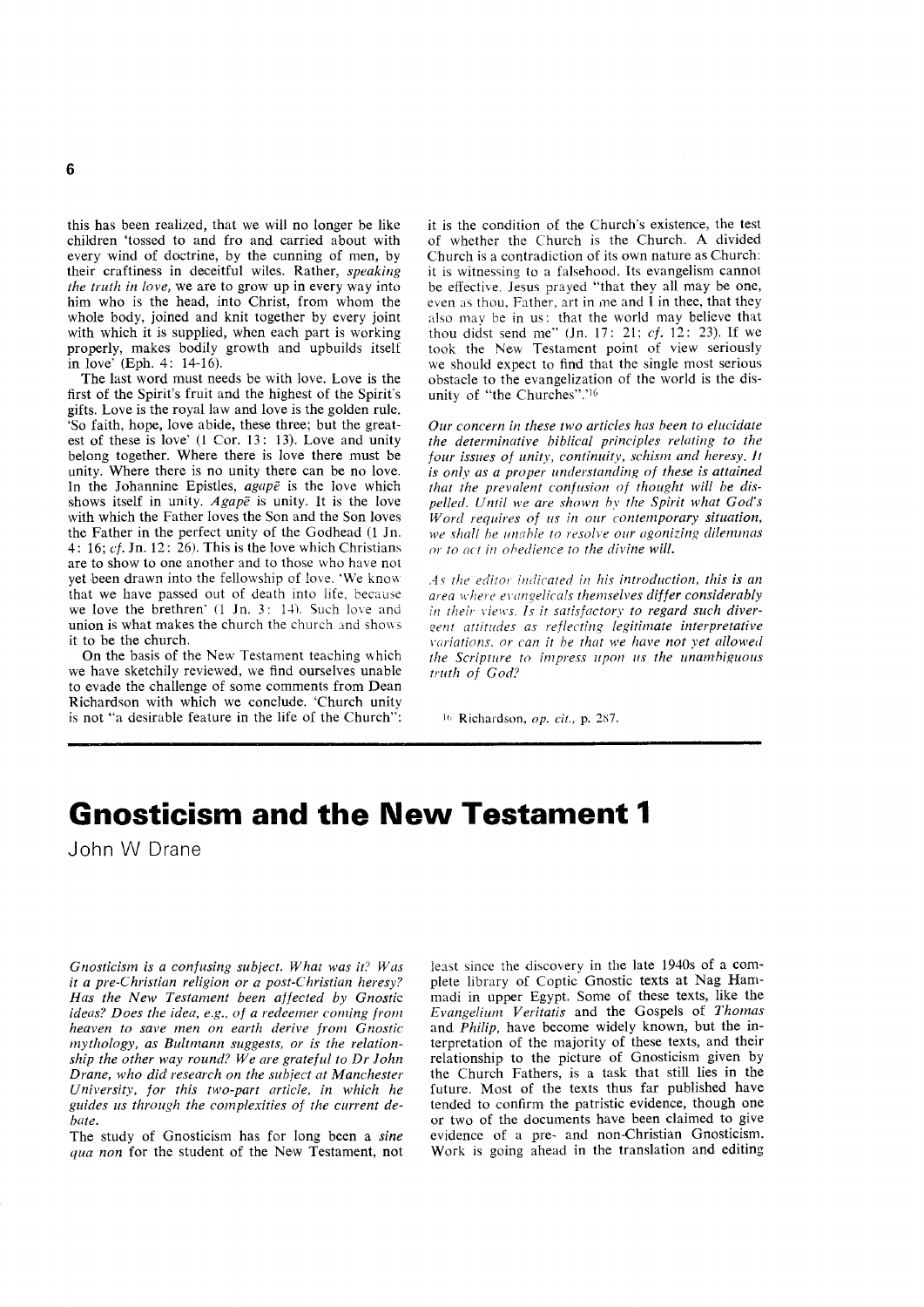of these texts, and we shall have to await their appearance before their full significance for New Testament studies can be ascertained.<sup>1</sup>

The aim of this article, therefore, is not to provide answers to the problems, but simply to set out the difficulties in as coherent a form as possible, in the hope that the student who approaches this area of study for the first time will at least be able to understand what the subject is all about, and to appreciate the various trends of scholarly opinion.

First of all, we must ask the question: What is Gnosticism? We shall then consider some of the suggestions that have been put forward about the origins of classical (second-century) Gnosticism, which in turn leads to a survey of the different views on the subject which have emerged in the literature of the last seventy years or so. Then finally, we must give some attention to the problems of terminology and definition, which are among the most pressing of all.

Though one scholar rightly reminds us that to define Gnosticism is 'tantamount to attempting the impossible', $2$  there is a 'basic Gnostic belief' which, by the common consent of most scholars. may he described under six main headings:

I

#### **1.** Theology

The basic feature of all Gnostic systems was a radical dualism between matter and spirit, which conditioned the whole of Gnostic theology. Matter was viewed in a very negative light, and it was held to be quite incapable of raising itself (or even of being raised) to the realm of spirit. At the same time, however, it was always thought possible for spirit to become embodied in material forms, and on this assumption a series of *aeons* could be postulated, linking the worlds of spirit and matter. The 'Supreme God' dwelt in unapproachable splendour in the spiritual realm, and was completely alien and unknown to the material universe, which was the creation of lesser powers who. although originally emanating from the 'Supreme God', sought to prevent any knowledge of him in the world over which they ruled.' The fact that the world-creator (Demiurge)

<sup>1</sup> On the publication of these texts, see J. M. Robinson, in *NTS* 14 (1968), pp. 356-401. D. M. Scholer, *Nag Ham-*<br>madi *Bibliography*, *1948-1969* (Leiden, 1971; Nag Hammadi Studies I) contains a comprehensive list of studies on<br>the subject, and is supplemented in *Nov. Test.* 13 (1971),<br>pp. 322ff. and 14 (1972), pp. 312-331. Texts relating to<br>Gnosticism are being made available in W. Fo Gnosis, the first vol. of which contains patristic evidence<br>(ET Oxford, 1972). Later volumes will cover the other<br>Gnostic texts. Cf. also R. M. Grant, Gnosticism: an an-<br>thology (London, 1961), for a convenient collection

<sup>2</sup> M. Mansoor, in U. Bianchi (ed.), *Le Origini dello*<br>*Gnosticismo* (Leiden, 1967; Studies in the History of Religions XII), p. 389. Abbreviated below as *OG.* 

<sup>3</sup> Most eloquently expressed in the standard introduc-<br>tion of the Mandaean works: 'In the name of the great first alien Life from the worlds of light, the sublime that was often identified with the God of the Old Testament may suggest that this idea stemmed from Judaism. But the real source of the association was in the Gnostic awareness of a radical dualism between this evil world and the spiritual realm of the 'Supreme God'. The Gnostic Demiurge was probably closer to the Platonic idea of a creator who was able to create only by following the pattern of those things which were always the same (the 'Ideas'), and by taking them as the basis of his own activity.4

## 2. Cosmology

By ancient man, both Jew and Greek, the world was usually regarded as a more or less natural home, but for the Gnostic it was a 'prison', in which the powers of the Demiurge and the *archons* kept the spiritual part of man's being imprisoned. Around the universe lay (usually) seven cosmic spheres, each of which was under the sovereign control of a particular *archon.* Together the *archons* ruled the world, keeping it in subjection by their exercise of *heimarmene* (fate), and individually each one attempted to block the path of souls trying to ascend to the spiritual reality after death. In some systems the number of *archons* and their spheres was greatly increased. Basilides, for instance, had 365 of them.<sup>5</sup> What these mythical forms really represented, of course, was the degree to which man was thought to be separated from the 'Supreme God', and the number of *aeons*  through which the divine spark must pass after death is indicative of the extent to which any particular theory envisaged its isolation from its spiritual source.

# 3. Anthropology

According to most Gnostics, man is composed of flesh, soul and spirit, and these elements are to be distinguished according to their origins. Body and soul are the products of the Demiurge, and by his possession of these elements a man is subject to *heimarmene* in the world. But within the soul is to be found the spirit *(pneuma),* a part of the divine substance from the spiritual realm fallen into the world, and there imprisoned by the material shroud of the creator. The cosmic drama whereby these pneumatic sparks came to be imprisoned in matter varied according to the different systems. But most Gnostics held that the demonic *archons* gained control of some being who originated in the spiritual world, and imprisoned him (or her) in the materialism of the universe. The release of these divine sparks in the spirit of man constitutes the Gnostic idea of salvation, for the *pneuma* is not at home in the universe, but must return to its original source in the world of light and spirit. The New Testament also recognizes that man is not at home in this world, but

stands above all works. . . .' This was so basic a part of Gnostic thought that Hans Jonas could subtitle his book *The Gnostic Religion* (Boston, 19632), 'The message of the Alien God .. :. *<sup>4</sup>*Cf. *Plato,* Timaeus 56C.

5 Irenaeus, *Adv. Haer. 1.24.3.*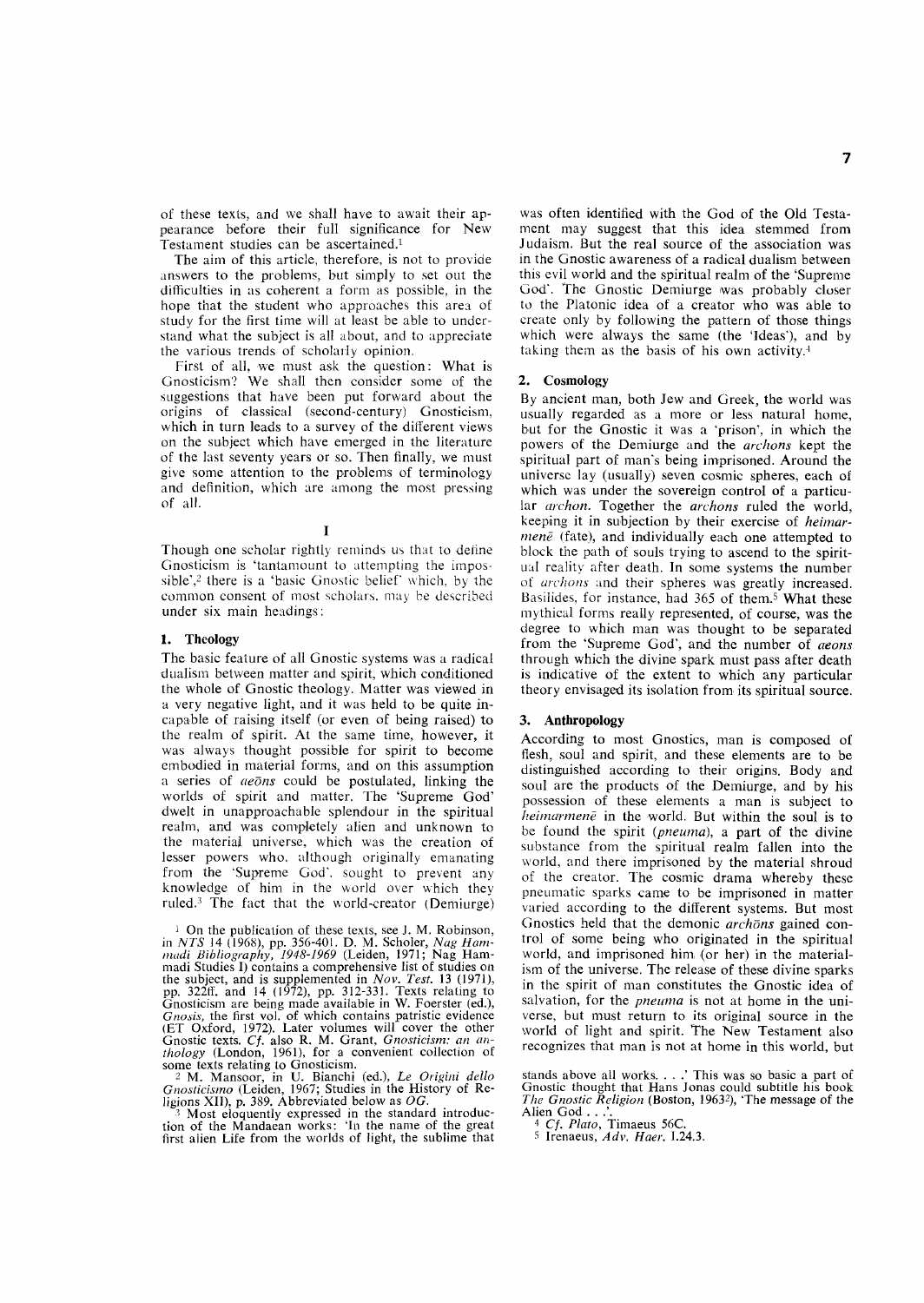there is a very important difference between the biblical and Gnostic views. The Gnostic account of the *pneuma* in man and its desire for salvation is ulti· mately based on the dualism of spirit/matter, whereas the biblical statements of man's divine nature are based on the (non-Gnostic) assumption that God initially created man in his own image, but because of *sin* a barrier was set up between the divine and the human spheres of existence. In Gnostic thought man's spirit was separated from its true home by the conspiracy of demonic powers against him; but in the Christian view, his separation from God was the result not of external influences, but of man's own spiritual pride.

## 4. Soteriology

One of the main features of Gnostic anthropology was that although in each (elect) man there exists a spark of divine origin, in its unredeemed state this divine element is unaware of its own existence and destiny, and needs the enlightenment of *gnosis* to make it aware of its plight. To know the heavenly origin of one's divine *pneuma* is the essential precondition of salvation: '... it is not only the washing that is liberty, but the knowledge of who we were, and what we have become, where we were or where we were placed, whither we hasten, from what we are redeemed, what birth is, and what rebirth'.6 Since the divine sparks 'were in fact imprisoned in the material world, where even the very existence of the spiritual world is hidden from them, redemption must finally come from without. Thus it was that a divine redeemer? descended from the spiritual realm, bringing with him the saving *gnosis*, teaching the elect about their divine origin, and telling them how to regain their true spiritual position. So that the *archons* would not recognize his true identity, this saviour appeared on earth disguised as an ordinary mortal, but after completing his work he returned to the spiritual realm, thus paving the way for the pneumatics who will follow at death, when the spirit leaves the body and soul and returns to its original heavenly home. This doctrine of salvation has more than individual application; it is also bound up with the Gnostic theory of universal destiny. Since the existence of divine sparks in men is explained on the basis of a figure from the spiritual world having been imprisoned in matter, all Gnostic pneumatics are simply parts of this divine personality fallen into the world, and in their totality they constitute this person.<sup>8</sup>

S Ct. the position of Helen in Simonian doctrine, Iren-aeus, *Adv. Haer.* 1.23. See also W. Schmithals, *The Office of Apostle* in *the Early Church* (ET London, 1971), pp. 1 59ff.

When the process of liberation of all divine sparks is completed, this divine personality can be reconstituted, and the whole world system will come to an end.<sup>9</sup> Because of this the *archons* jealously guard the *aeons* over which they exercise authority, for by allowing the divine *pneuma* imprisoned in man to escape to its true abode, they are in effect sealing their own doom.

# 5. The Gnostic redeemer

One of the most characteristic features of almost all known Christian Gnostic systems is the presence of a divine redeemer as the agent through whom *gnosis* is imparted and salvation obtained. In many Gnostic theories, this divine redeemer is identified with the Christian Jesus, is described in similar language to that used in the New Testament, and performs largely the same functions in relation to those who are saved. It is not surprising that this should have encouraged some to conclude that the redemptive function of Jesus in the New Testament found its origin in some sort of pre-Christian Gnostic redeemer  $myth.<sup>10</sup>$ 

However, there is as yet no certain evidence for the existence of such a myth in pre-Christian times, while there is plenty of evidence to show that this kind of speculation was well-known in the post-Christian era. Almost all recent (non-German) scholars have concluded that there is no evidence for the existence of a pre-Christian Gnostic redeemer myth, and Wilson speaks for many when he affirms that the Christian Jesus came first, and the Gnostic redeemer is 'simply a more radical interpretation of the Christian Jesus in terms of current belief'.<sup>11</sup>

# 6. Gnostic knowledge (gnosis)

The ultimate goal of *gnosis* was that the pneumatic might know the heavenly origin of his spirit and that through this knowledge he might at death be enabled to outwit the *archons* and return to the sphere where he truly belonged. 'The redemption must therefor be of a spiritual nature; for they affirm that the inner and spiritual man is redeemed by means of knowledge, and that they, having acquired the knowledge of all things, stand henceforth in need of noth-

<sup>&</sup>lt;sup>6</sup> Exc. Theod. 78.2 (Valentinian). ET in The Excerpta<br>ex Theodoto of Clement of Alexandria, ed. R. P. Casey<br>(London, 1934; vol. 1 in *Studies and Documents*, eds.<br>K. and S. Lake).<br>7 Often, though not always, associated w

aeus, *A dv. H aer. 1.23.* 

 $9$  This fact provided the motivation for Gnostic missionary activity. Both Christians and Gnostics realized that the coming of the *eschaton* depended to some extent on the coming of the *eschaton* depended to some extent on their own evangelistic efforts, though for the Gnostics the full and final revelation was already present. But this need not lead to the conclusion of Schmithals, that the Christian mission of the first century was based on an earlier Gnostic mission *(Office of Apostle, pp. 201f.).* <sup>10</sup> This is predominantly the view of the Bultmannian

school. See below for its historical background.<br><sup>11</sup> R. McL. Wilson, *The Gnostic Problem* (London, 1958), p. 225. Wilson also points out (p. 227) that in both form and function the Gnostic redeemer was quite different at almost every point from the Christian Jesus. For a judicious summary of the various arguments, see now also E. M. Yamauchi, *Pre-Christian Gnosticism* (London, 1973), pp. 163-169.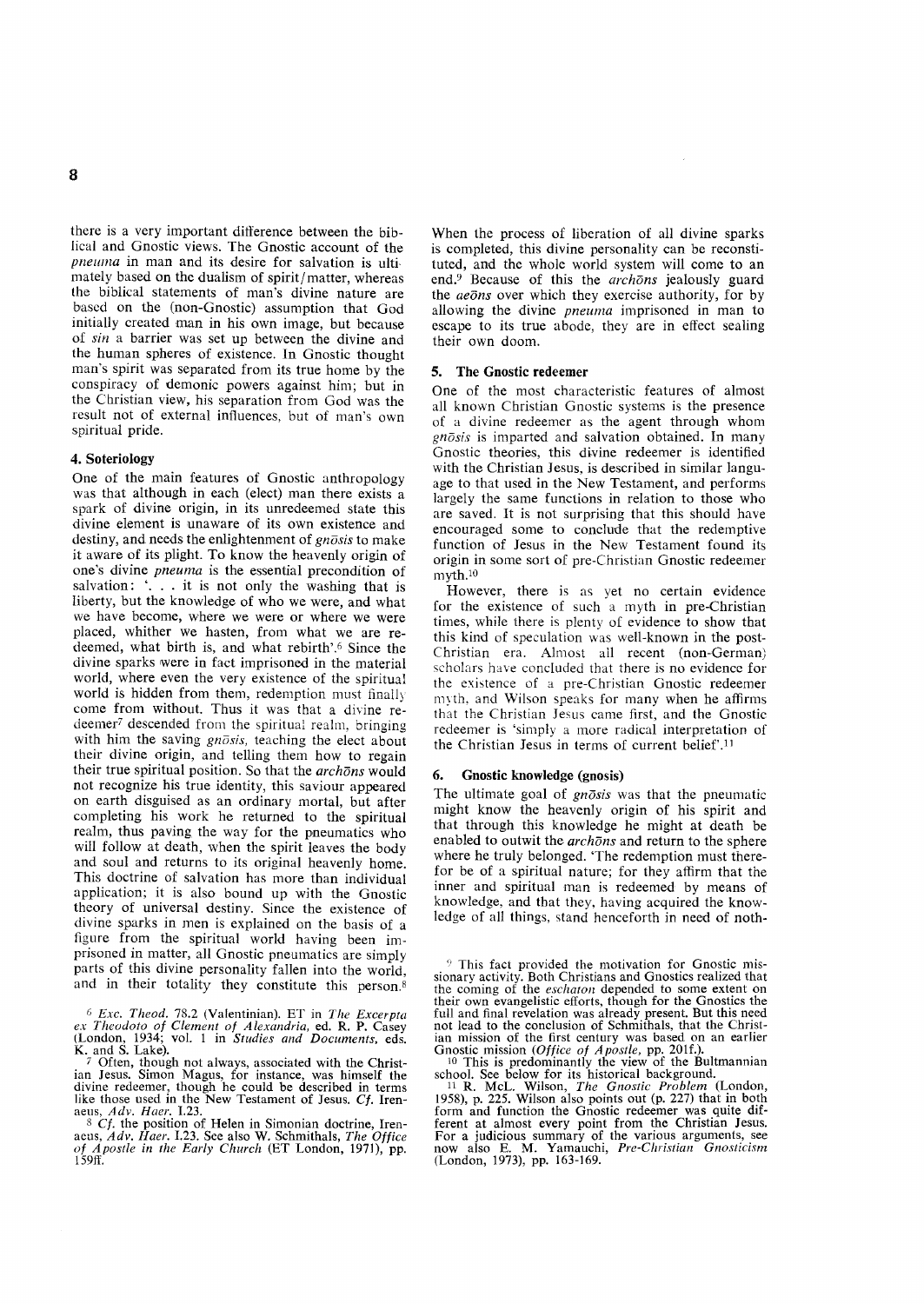ing else. This, then, is the true redemption.12 Thus *gnosis* for the Gnostic was completely unlike *gnosis* for either the Greek or the Jew, for it had scarcely any rational element at all.<sup>13</sup> *Gnosis* was a matter of knowledge of the 'Supreme God', and as such it included the understanding of all kinds of secrets relative to the world of spirit. Gnostic knowledge could not be isolated from its context, for besides being a store of theoretical information (albeit of a most peculiar esoteric nature), it was also an actual part of the subjective religious experience of the 'knower': 'the knowledge is not only an instrument of salvation but itself the very form in which the goal of salvation, i.e., ultimate perfection, is possessed i<sup>4</sup> The Gnostic did not 'know' because he had been taught. but because he was the recipient of some specific revelation. Such *gnosis* imparted to the 'knower' an apprehension of the character of ultimate reality in the person of the 'Supreme God'. But since the Gnostic had within himself a divine *pneuma* this also meant that his knowledge was a knowledge of himself. When R. M. Grant isolates this as one of the peculiar distinguishing marks of Gnosticism, for 'Other religions are in varying measure Godcentred. The Gnostic is self-centred',15 he is drawing out an antithesis which for the Gnostic can have had little meaning, for it was precisely because his *gnosis* was self-centred that it must also be centred upon the person of the 'Supreme God'. It is just this very characteristic of Gnosticism that has enabled certain modern interpreters to view the whole phenomenon not only historically and religiously, but also ideologically.<sup>16</sup>

## 11

When we come to consider the possible origins of Gnostic thought, we find ourselves confronted with many and varied opinions. It is easy to recognize this or that Gnostic idea as having affinity with the concepts of some other religion. though it is difficult to pin down more precisely the actual origin of Gnostic thought. Scholars have seen the main influence in Gnosticism coming from at least four different directions, the Old Testament and Judaism, the Greek world, the Orient and the New Testament, and we shall consider each of these in turn.

- 
- 12 Irenaeus, *Adv. Haer.* 1.21.4.<br><sup>13</sup> Cf. R. Bultmann, *TDNT* I, pp. 689ff.<br><sup>14</sup> Jonas, *Gnostic Religion*, p. 35.<br><sup>15</sup> R. M. Grant, *Gnosticism & Early Christianity* (New

York 1966<sup>2</sup>), p. 8.<br><sup>16</sup> Carl Jung, *e.g.*, based much of his psychiatry on a study of Gnosticism. *Cf., inter alia,* his *Modern man in the gearch of a Soul* (ET New York, 1933); *Aion: researches into the phenomenology of the Self* (ET New York, 1959). Cf. also G. Quispel, *Gnosis als Weltreligion* (Zurich, 1951);<br>and the final chapter of Jonas, *Gnostic Religion* (pp.<br>320ff.). Bultman has been accused of displaying Gnostic<br>tendencies: *cf.* W. Rordorf in NTS 13 (1966/6

# **1. The Old Testament and Judaism**

Three areas call for attention here: the Old Testament itself, Philo and Hellenistic Judaism, and the Qumran Scrolls.

One very obvious feature of many of the dualistic Gnostic systems is the way they identify the God of the Old Testament with the Demiurge rather than with the 'Supreme God'. Because of the demonical character of the Demiurge, all such systems share a general hatred of and opposition to the Jewish God, and some of them show a marked reverence for his adversary, the serpent (Satan). The eventual outcome of this association was that Yahweh could be identified with his adversary. The way for such an interpretation had been prepared by people like the authors of Chronicles (I Ch. 2: 1) and Jubilees (48: 2-3, *cf·* 17: 16ff.) who had substituted Satan for God from motives of reverence; and the idea is made quite explicit in the Gnostic Apocryphon of John.<sup>17</sup> The figure of Sophia, a prominent character in Gnostic mythology, can also be traced in the Old Testament, where Wisdom is the first of Yahweh's creations (Pr. 8-9).<sup>18</sup> The *archons*, whose function it was in Gnostic thought to prevent the escape of pneumatics from the world to the realm of spirit. could also be found in the Old Testament, in the person of the *archons* of certain Psalms, where they appear as powers hostile to God *(cf.* Pss. 2: 2; 107: 40; 119: 161).

According to R. M. Grant, it is in the Gnostic development of such concepts that the origin of Gnosticism proper is to be found. He argues that the genesis of Gnostic ideas lies in the thwarted Jewish apocalyptic hopes of the late first century AD. Although there were those who clung onto a crudely materialistic expectation after the events of AD 70, the majority even of orthodox Jews were shaken by this unexpected turn of history, and out of this came a movement towards Gnostic thought, trying to reinterpret the Old Testament to show that it had hitherto been misunderstood.19

In a later presentation of this basic hypothesis, Grant allowed that it would be very difficult to derive Gnosticism directly from the mainstream of orthodox Judaism, but he still argued vigorously in favour of the elements of Jewish apocalyptic thought being transformed into an anti-cosmic dualism.2o It is doubtful, however. whether this can be upheld as a complete explanation of the phenomenon. Perhaps some Jews did become Gnostics as a result of the vicissitudes of their history, but there are several

<sup>17</sup>*Apoc. ]n.* 61: 5-13; 70: 28-72: 25, *etc. Cf.* the com- ments of S. Giverson in *Apocryphon ]ohannis* (Copen- hagen, 1963; Acta Theologica Danica V), *in lac.* Also )onas, *Gnostic Religion,* pp. 92ff. 18 Cf. G. W. MacRae, in *Nov. Test.* 12 (1970), pp. 86-

<sup>101. 19</sup> Op. *cit.,* pp. 27ff. This is similar to a hypothesis put forward some thirty years earlier by F. C. Burkitt *(Church*  & *Gnosis.* Cambridge, 1932), who argued that Gnosticism grew out of frustrated *Christian* eschatological hopes. 20 R. M. Grant, in *OG,* pp. 141-154.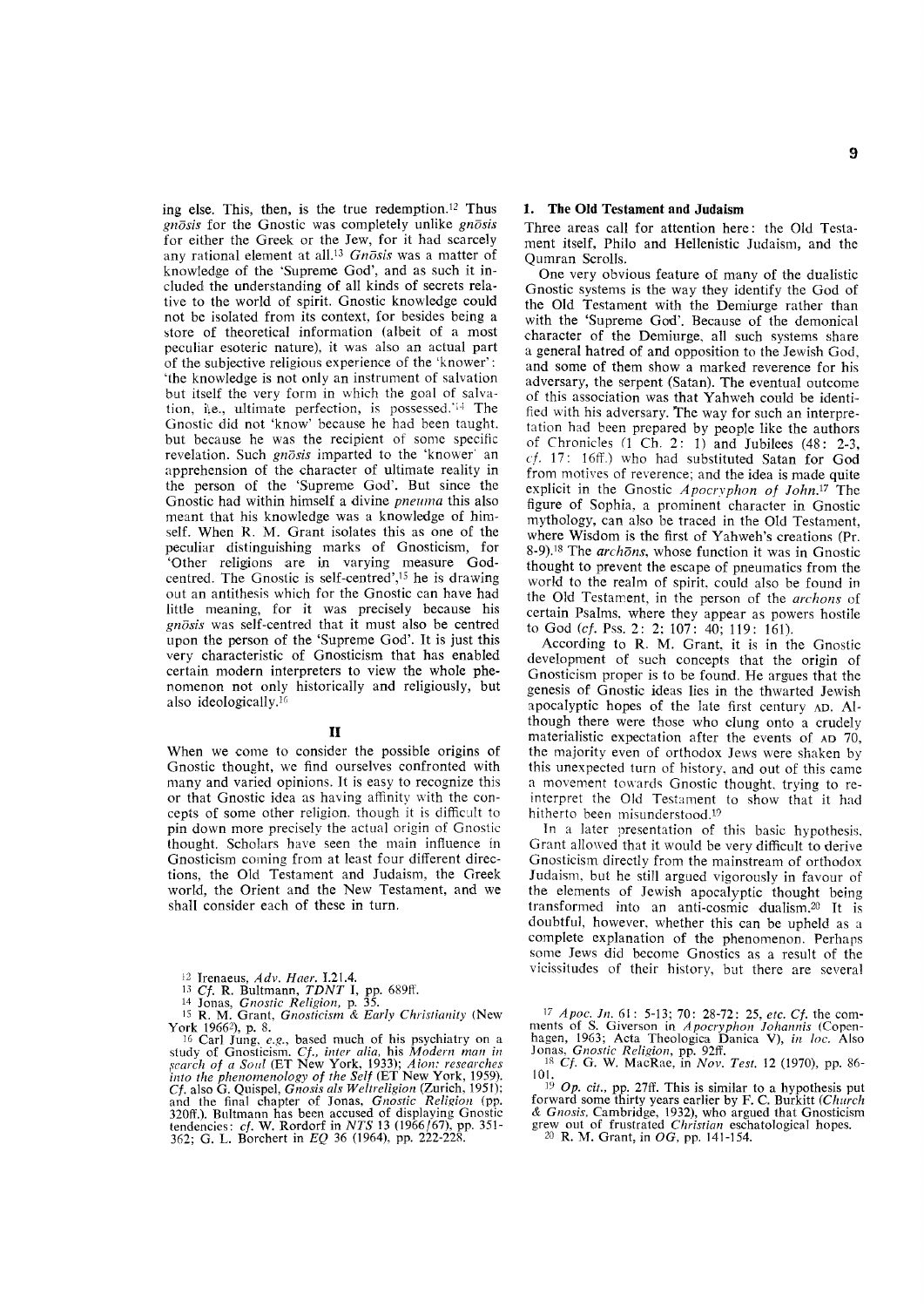major difficulties standing in the way of a complete acceptance of Grant's theory. For a start, it simply is not true to the facts, since the events of AD 70 did not see the end of Jewish apocalyptic hopes, and at least two apocalypses (the Syriac *Baruch* and 4 *Ezra)*  appeared after the destruction of the temple.<sup>21</sup> Nor is there any real justifictaion for assuming that the faith and spirit of the Jewish people had been broken by such events: the historical outcome of the destruction of AD 70 was not despair but another revolution, leading up to the climax of AD 132.

There are also theological problems to be considered. H. Jonas has pointed out that if we assume Gnosticism to have grown out of Jewish ideas, this must involve 'a major revolt within ludaism'.22 The way in which Old Testament materials are utilized, as Yahweh becomes the Demiurge and the figure of Satan is exalted, while other notorious characters are given a place of special privilege, hardly suggests that those Gnostics who used these ideas could ever have been Jews, while the fact that Gnostic knowledge of the Old Testament tends to be limited to the first few chapters of Genesis indicates no more than that the Gnostics found a convenient cosmological framework in this section of the Old Testament. In view of the fairly wide knowledge of Jewish beliefs and customs in the Hellenistic world in general, it seems better to suppose that such elements entered Gnostic thought by some indirect route. So far as Grant's theory is concerned, if the events of AD 70 had played a formative part in the evolution of Gnostic doctrine, one would have expected them to have found at least a mention in Gnostic teaching. 'The Gnostics were already eager to devalue the God of the Old Testament, and his evident defeat with the destruction of Jerusalem and its temple would surely have added fuel to their fire. As it is, however, they portray him not as a God who was unable to keep things under control, but as just the opposite: as a Demiurge who held a firm hold over the whole world!

That there are connections between Gnostic thought and the Old Testament is fairly clear, but there is no certain answer as yet to the precise relationship that may exist. In any event, we do well to bear in mind that, whoever the Gnostics had been, once they em braced Gnosticism they were neither Jews nor anything else, but simply Gnostics.23

Another way in which Gnosticism has been connected with the Old Testament and Judaism is through the thought of the Alexandrian Jew, Philo. One of the difficulties here is that, while certain similarities can be traced between Philo and the Gnostics, it is difficult to know how far Philo was representative of the rest of the Diaspora, and how far he was nothing more than an eccentric individualist. Parallels can be drawn between the work of Philo and that of his known predecessors which seem to suggest that he was modifying and developing their work.24

One thing that is quite certainly known of Philo is that he was, first and foremost, a devoted adherent of the Jewish faith, and his aim was not to dilute that faith with heathen elements, but rather to give it a wider appeal by reinterpreting it after the ideas of contemporary philosophy. In doing so, he raised questions which plagued Christians for centuries afterwards, though Philo was among the first to bring to light the peculiar problems to which Gnosticism was one possible answer. The inherent problem of connecting the material and spiritual worlds had long been recognized by Philo's predecessors, and the Old Testament principle of Wisdom had been regarded as God's instrument of creation, though at this stage Wisdom was not thought to have an independent existence of its own. Faced with a somewhat similar concept in pagan thought, where the universe was held to have originated by the emanation of a divine Logos from Zeus. which was manifested in the pantheon, in mankind and in the world, Philo set about to develop the Old Testament idea of Wisdom and associate it with Logos. It was in this attempt to reconcile the immanence and the transcendance of God that he found most difficulty, for it was almost impossible to postulate the existence of intermediaries without also allowing them to have an independent existence of their own. In spite of this, Philo did not abandon the basic Old Testament position in which the 'Supreme God' is also the creator of this world.

This is not to say. however, that Philo's ideas are of little importance in the history of Gnosticism for, as Wilson points out.<sup>25</sup> several similarities can be traced between the two:

1. Both are dualistic, though Gnosticism more so than Philo.

2. Both connect the human soul with the divine, spiritual world, and see matter as a 'prison'.

3. In the attempt to reconcile the transcendence of God and the evil of the material world, both Gnostics and Philo postulate a series of intermediaries, although with PhiIo they are often but lipservice to the ideals of his Gentile readers, since he never actuallv savs that the material world is evil.

4. The account of the creation of men in Philo is similar to that given by the Gnostic Saturninus.

5. The Gnostic division of humanity according to its capacity for receiving gnosis can also be paralleled from Philo.

*To* these we may add another basic similarity of approach:

6. Both Philo and the Gnostics were embarrassed by the problem of *Heilsgeschichte* as the basis of the biblical story, and both failed to see how God, who is, in absolute existence, could participate in the

<sup>24</sup> Wilson, *Gnostic Problem*, pp. 34f.<br><sup>25</sup> Op. cit., pp. 72f.

*<sup>21</sup>*ct. R. Haardt in *Wart llnd Wahrheit* 16 (1961), pp.

R48-852. 22 H. Jonas in *OG,* p. 102. *23 Cf.* G. W. MacRae in *CBQ* 28 (1966), p. 329.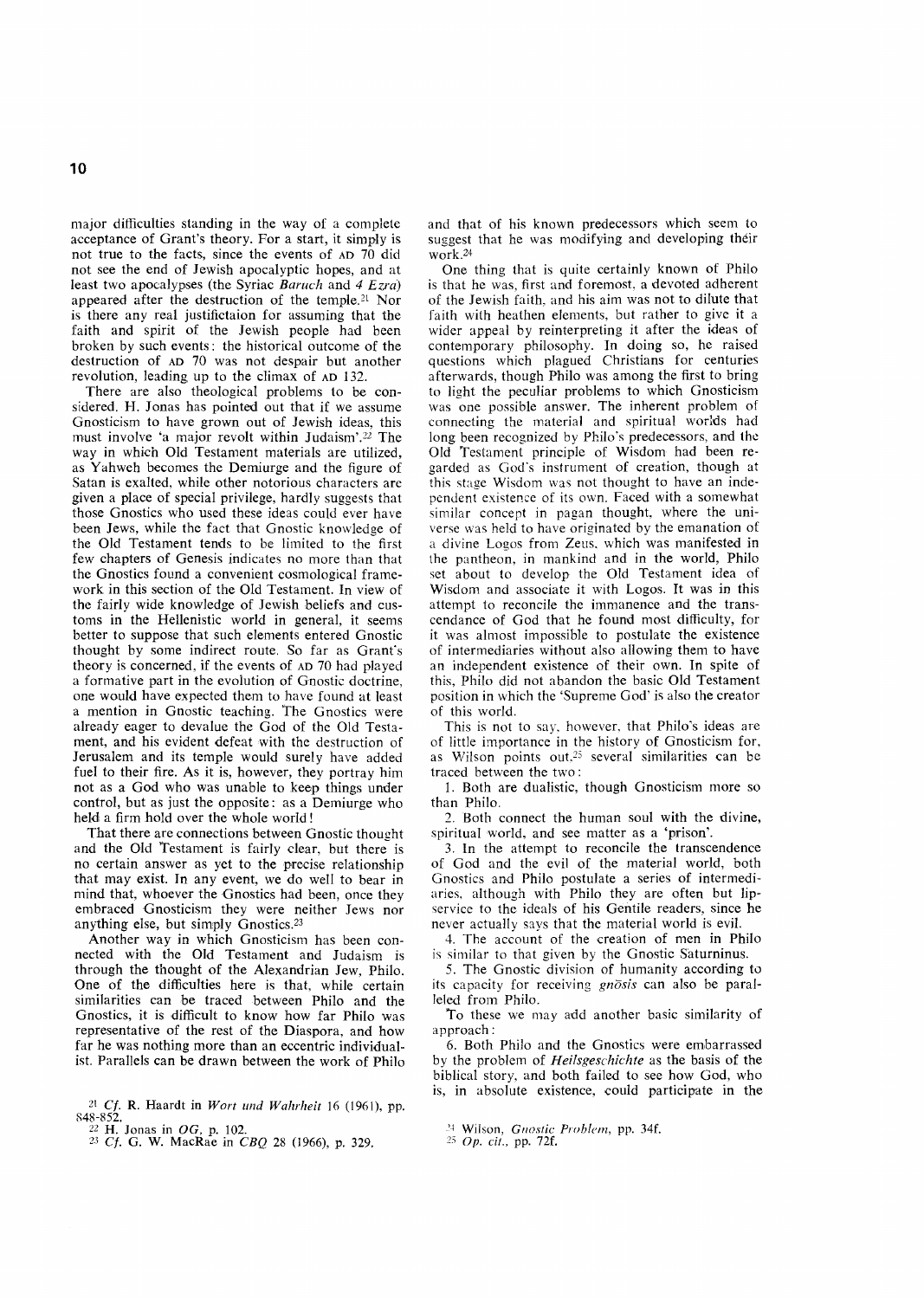'becomingness' of ordinary history. While Philo sought to remove the idea of God entering history by an allegorization of the redemptive events of the Old Testament so that they became illustrations of timeless eternal truths, the Gnostics did the same thing by declaring that the centre of divine revelation was to be found not in certain historical events. but in an immediate and personal *gnosis* of God, which was to be gained through mystical and ritual procedures.

The fact that there are so many similarities of belief<sup>26</sup> suggests that Philo may have some significance in the development of Gnostic ideas, but the real question here, as in relation to the New Testament, is not whether the same terms and ideas occur, but whether they are used in the same ways, and whether they meant the same thing for both Philo and the Gnostics. The general consensus of opinion seems to be that they do not. and that while Plato may display certain Gnosticizing tendencies, he was still firmly embedded in the Jewish soil from which he sprang.

A third area of Jewish religious thought which has been linked with Gnosticism is the kind of Judaism represented by the Qumran Scrolls. At first sight, there are many similarities between the Scrolls and Gnostic ideas. The idea of knowledge and knowing as a prerequisite for salvation is prominent in the Qumran documents, particularly in the Thanksgiving Hymns, and this, taken together with a dualistic doctrine, has suggested to some that it is here we must look for the origins of Gnosticism. R. M. Grant has noted that both the Qumran community and the early Gnostics laid great stress on calendrical ideas. The Dead Sea community followed their own calendar in opposition to the Jerusalem one, while it was also to calendrical calculations that the Gnostics owed their elaborate system of fours, sevens and thirties. When the Jewish rituals were discontinued after AD 70, the calendar ceased to have any practical application, and so the way was open for the Gnostics to give this data an esoteric application to the eternal truths of the unseen world.<sup>27</sup> This is an unlikely suggestion. There is little doubt that the prominence of the numbers four, seven and thirty in Gnostic mythology can be traced back to some form of calendrical or astrological calculation, but there is absolutely no evidence at all that the calendar upon which this was based was that of the Qumran community. Such evidence as we have suggests the opposite. The Qurnran calendar was a solar system, in opposition to the lunar calculations of the Pharisees, but the thirty *aeons* of Valentinian speculation appear to be related to the number of days in the ideal *lunar* month.<sup>28</sup>

<sup>26</sup> There are also, of course, many significant differences.<br><sup>27</sup> Gnosticism and Early Christianity, pp. 40ff. For a balanced assessment of the whole subject, see B. Reicke<br>in NTS 1 (1954/55), pp. 137-141; also M. Burrow

ferent explanation in mythological terms for the existence of the thirty *aeons.* but this complicated mythology was

On other grounds, most scholars reject the suggestion that there is any direct connection between the Qumran Scrolls and Gnosticism. There are at least six fundamental differences between the beliefs of the men of Qumran and Gnostic thought:

1. The Qumran God is the Old Testament Creator. There is no suggestion of any inferior Demiurge.

2. **In** Qumran, God is Creator of both good and evil, and matter is not considered evil in itself. There is therefore no need for *aeons* to span the gulf between the spiritual and material worlds.

3. Qumran man was completely corrupt and sinful. and there is no suggestion that he had a divine spark in the Gnostic sense.

4. Although the terms 'knowledge', 'knowing', *etc.*  are prominent in Qumran literature, there is no frequent mention of other important Gnostic terms ('sleep', 'awakening', *etc.).* 

5. Qumran predestination was emphatically different from the Gnostic *heimarmene.* Gnostic fatalism was negative, whereas Qumran predestination was positive, with its origin in the will of God.

6. There is no known mention of any person either corresponding to or resembling the Gnostic divine redeemer.

Yet despite these apparently clear-cut differences, scholars still find difficulty in defining the precise nature of the Qumran documents *vis-a-vis* Gnosticism. Wilson calls them 'pre-Gnostic', but not fully Gnostic in the proper sense of the word.<sup>29</sup> H. Ringgren is content to suggest that 'The Qumran sect could represent an early Jewish variation of the general tendency that manifested itself as Gnosticism. . . . But of course nothing can be proved. . . . . '30 In a study already referred to, M. Mansoor reached broadly similar conclusions, that the Qumran men were not Gnostics in the strict sense.<sup>31</sup>

It seems clear that at many points there was some kind of contact, however indirect, between Judaism and Gnosticism. Three possibilities suggest themselves as viable explanations:

1. Judaism itself may have exercised a direct influence, though this seems to be unlikely. Even those scholars who support this general position are inclined to see such Jewish influence more through apocalyptic and heterodox forms than through the normative faith. <sup>32</sup>

2. Iudaism may have been simply a clearing-house for ideas originating elsewhere, so that whatever Jewish colouring these ideas now seem to have is a purely secondary development.

probably concocted to explain a result reached on other premises, related to calendrical calculations.

premises, related to calendrical calculations. *29 Gnostic Problem.* p. 75. 30 H. Ringgren in *OG,* pp. 383f. *31 Lac. cit.* in n. 2 above. Bultmann maintains that the Dead Sea Scrolls prove his own theory of a pre-Christian Gnosticism, and Schmithals agrees that they 'presuppose a fully developed Gnosticism in their environment' *(Gnosticism in Corinth,* ET Nashville/New York, 1971,

p. 76, n. 191).<br><sup>32</sup> *Cf.* G. Quispel in *Evan. Theol.* 14 (1954), pp. 1-11.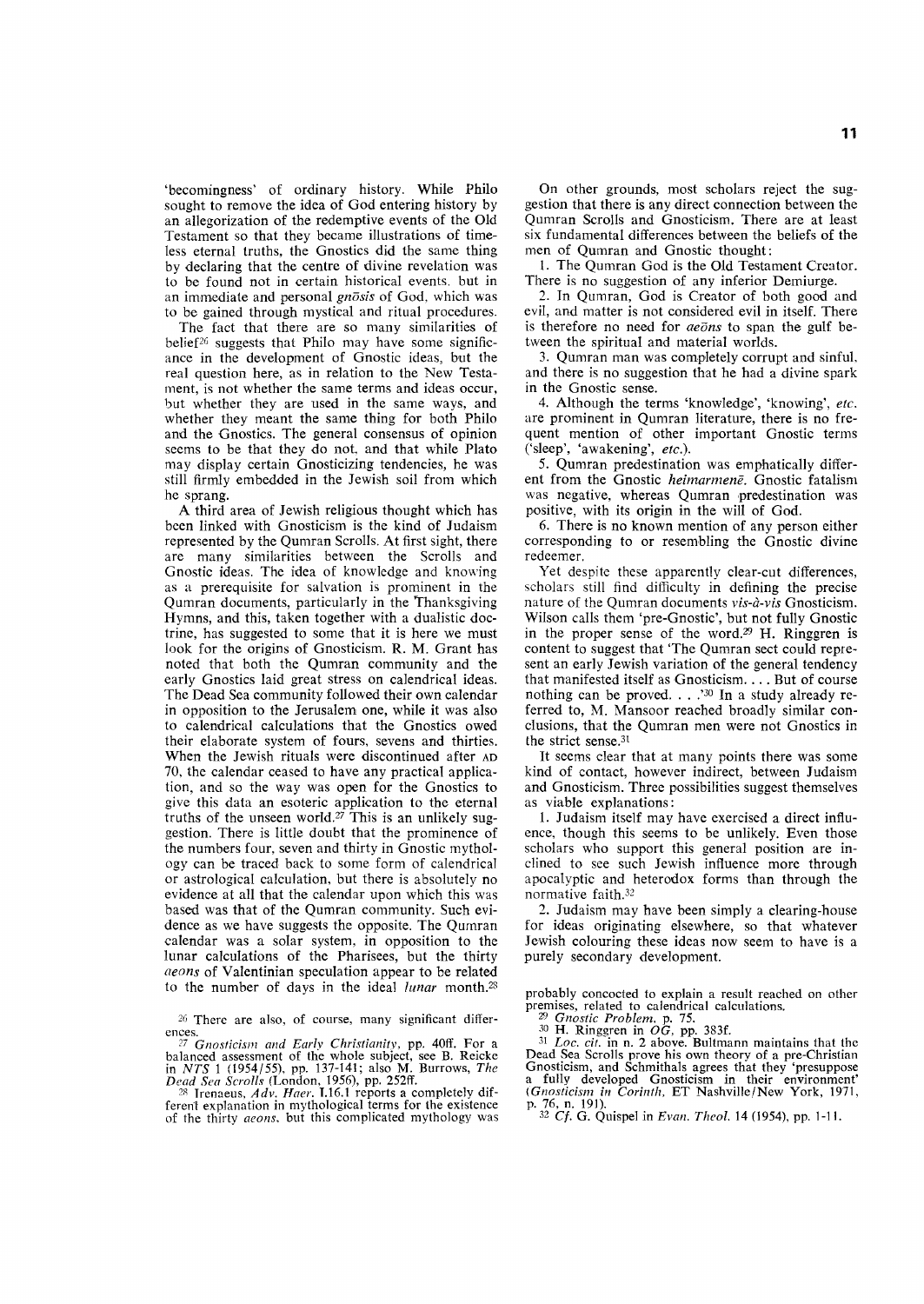3. Jewish ideas may have been picked up by Gnostic teachers from their Hellenistic environment in which there was a fairly general interest in Judaism as a religion. Thus it would be Judaism with a pagan flavour that the Gnostics knew and adapted for their own ends.

#### **2. The** Greek **world**

Classical Greek religion and culture was based on the existence of a particular form of government. A man had greater awareness of his position within the *polis* and his relationship to its gods than of his status as a man within the *kosmos.* From the time of Alexander the Great, this concept of existence had been gradually widened, and by the Hellenistic age the prevailing pagan religious thought placed man quite firmly in the context of the *kosmos* as a whole. Under the influence of Stoic idealism, the old philosophies of Plato, Aristotle, Pythagoras and the others were fused into a new blend of universal philosophy, in which man held his place in the *kosmos* by virtue of his possession of *logos,* or reason, the creative principle emanating from Zeus which pervaded both the divine and the natural worlds.

In the prevailing syncretistic mood of the time, it is often difficult to isolate the specifically Greek elements, for in the composite theology which developed, considerable influence was felt from the East as its ideas became more widespread following the conquests of Alexander. The fact that Gnosticism grew up in this atmophere makes it all the more difficult to decide whether the ostensibly 'Greek' elements of Gnostic thought did actually derive from classical Greek religiosity, or whether their true origin is to be sought in the interpretation of oriental concepts by the use of Greek terms and ideas. There was a strong tendency, especially in Alexandria, for Judaism to be reinterpreted according to Hellenistic ideas, and what Philo was doing for Judaism, others were no doubt doing for their own religions. In addition, it was coming to be recognized that many contemporary religious systems not only had similar beliefs, but actually had a common religious basis. for Babylonian and Persian influences had contributed to both Jewish and Greek thinking.

Bearing in mind these reservations as to the *ultimate* origin of any given principle, we may trace in the Greek world five major concepts which appear to have formed something of a basis for Hellenistic religious thought:

1. The natural outcome of Greek philosophical speculation was that *logos,* or reason, came to be accepted as the ultimate reality. The Stoics went so far as to put *logos* in the place of God, affirming that divine reality was simply the *logos* within man. Because 'God' was thus hailed as the supreme intelligence, the way to live aright was through knowledge, *gnosis,* which for the classical Greek mind was a rational knowledge of ultimate realities. In this particular form, it could not be the source of the Gnostic doctrine of *gnosis*, but it is easy to see how the immanent *logos* of the Stoics could become the magic *gnosis* of Gnosticism.

With the transfer of religious allegiance from the *polis* to the *kosmos,* the Greek world underwent what has been called a 'failure of nerve',<sup>33</sup> as man considered himself in relation to the vastness of the universe. He realized that rational apprehension of its structure was not enough: what he needed was a personal salvation. As a panacea for this ailment the Mystery-cults and other exclusive brotherhoods arose. promising a subjective, individual, otherworldly salvation. Gnosticism was one of the most successful of these new religions, precisely because it took as its starting-point those terms and concepts which were hallowed in Hellenistic usage by a long and illustrious ancestry  $-$  although in the process, the ultimate significance of the terms was radically altered. The immanent *logos* or reason, which had been the possession of all men and the creative principle of the universe, was replaced for the Gnostic by a mysterious *gnosis*, the prerogative of the chosen few, who were thus destined to escape the clutches of the hostile powers who ruled the material world.

2. Gentile religion had always involved a dualism of some kind, and the characteristic Greek dualism was one of two worlds, the visible and the invisible, the real and the ideal. A man could belong to both by reason of his being body and soul, but he could know the ultimate reality only by controlling his body so that his mind was free to contemplate the deity. Ultimatelv there could be no deliverance for him unless the substance of his being could somehow be changed. How Gnosticism took up and explained these desires for transformation is too obvious to require explanation.

3. The basic motive of Hellenistic religion was not so much faith in some divine reality, as an awareness of the Ideal, and a conviction that the visible world was only a shadow of the real one. This was the classical doctrine of Plato, and it has been argued that it is also the basis of certain parts of the New Testament, notably the Epistle to the Hebrews. 34 The idea that the world was but a shadow of the true reality was certainly different from the Old Testament view, in which the world was the creation of an almighty God and a direct testimony to his own character. But this conception of the visible and the ideal world was only a short step from the Gnostic idea of material and spiritual worlds and this, when combined with the idea of matter as evil, could be a natural startingpoint for the Gnostic idea of a strict antithesis between the two worlds. Whether this Greek concept was the actual source of the Gnostic development we cannot say. But it is easy to understand how the latter could be seen as a logical development of the

<sup>33</sup> The expression of G. Murray, *The Five Stages of Greek Religion* (Oxford. 1925<sup>2</sup>), p. 155. <sup>34</sup> Cf. J. Hering, *L'Epitre aux Hébreux* (Neuchatel,

<sup>1954;</sup> Commentaire du N.T. XII), p. 10.